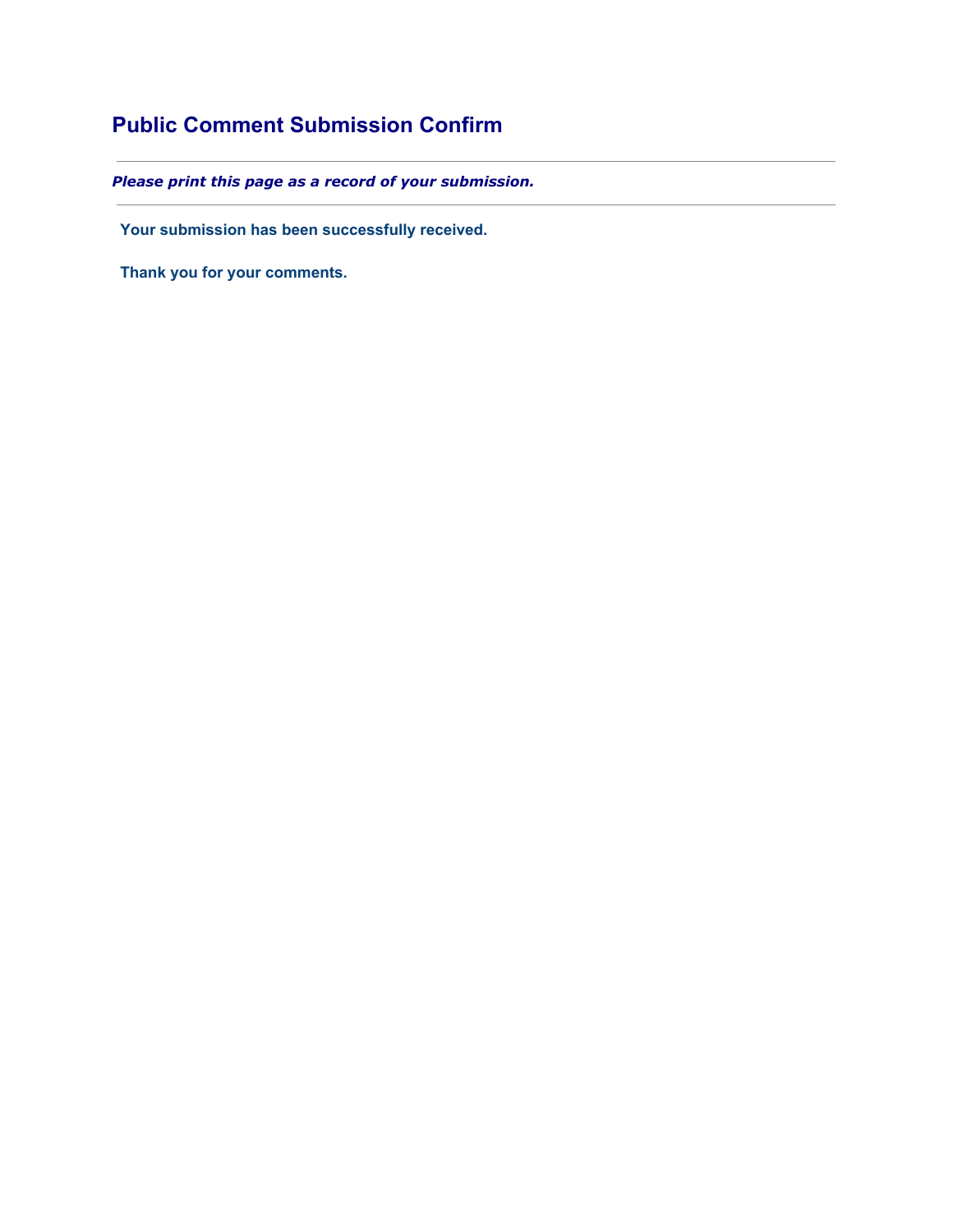**PSC REF#:** 395062

**Public Comment by Susan Millar on Behalf of 350 Madison Climate Action Team**

**Docket or Case Concern:** 5-ES-110

**Submission Date:** 08/09/2020 04:45:12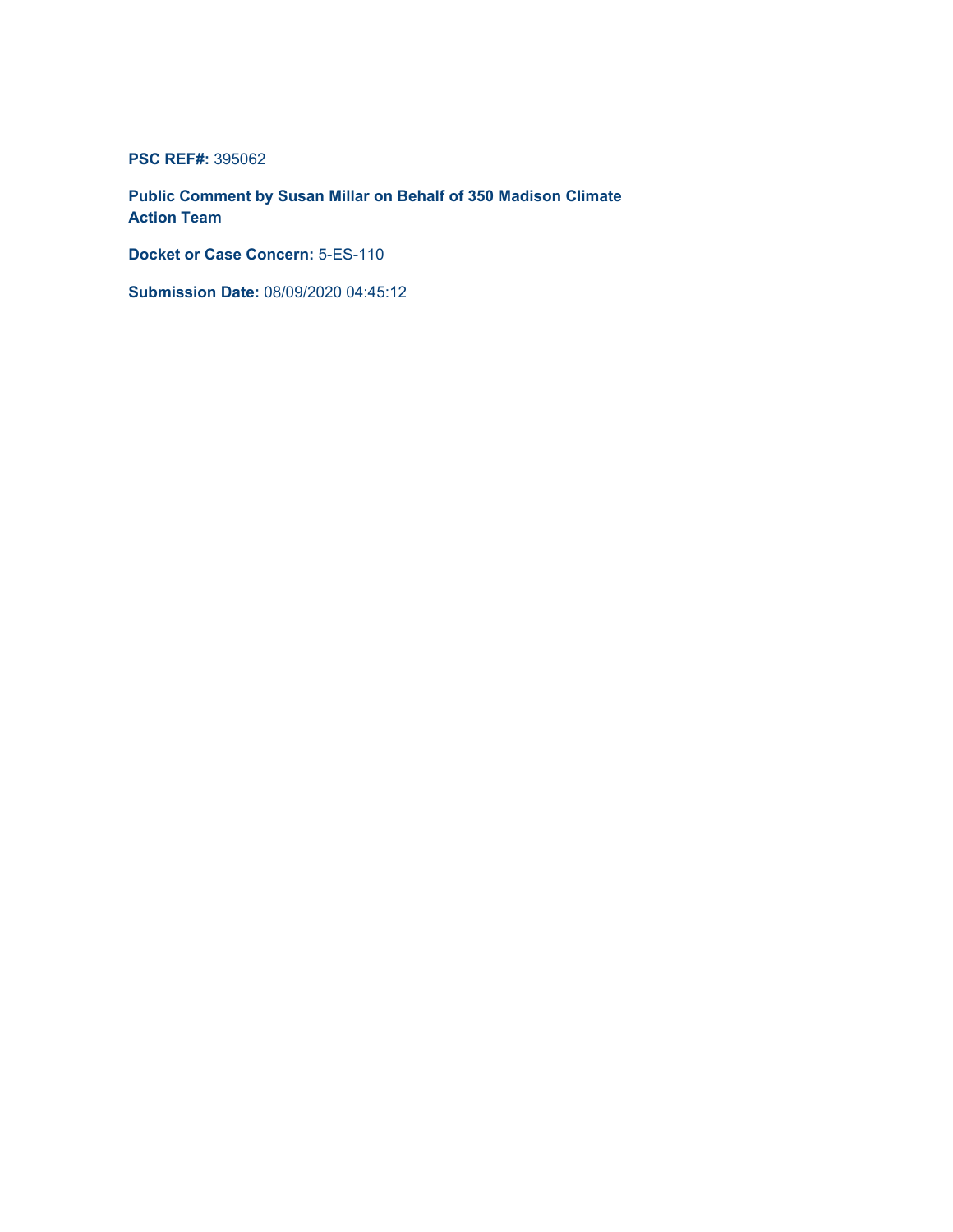## **Comment Detail:**

\_\_\_\_\_\_\_\_\_\_\_\_\_\_\_\_\_\_\_\_\_\_\_\_\_

DATE: August 9, 2020 TO: Public Service Commission, Docket 5-ES-110 Comments FROM: 350 Madison Climate Action Team RE: Comments on the PSC`s draft Strategic Energy Assessment 2026

350 Madison thanks you for seeking public comment on your draft 2020-2026 Strategic Energy Assessment. In doing so, you are helping put the "public" back into the Public Service Commission.

350 Madison`s mission is to mobilize people to take action on climate change and demand a rapid transition to a just and sustainable world powered by clean, renewable energy.

We begin our comment by considering the PSC`s mission statement. We then briefly address the PSC`s draft Strategic Energy Assessment 2026.

Opening Comments on the PSC`s Currently Stated Mission

The PSC`s current mission statement is to "oversee and facilitate the efficient and fair provision of quality utility services in Wisconsin." In our view, this statement suggests a "business as usual" situation, when we urgently need the PSC to take the lead in updating how our state generates and uses energy. We ask you to change this statement to convey that the PSC is using all of its powers to change electricity generation and use so that Wisconsin can once again become a national leader among the states, and achieve zero CO2 emissions as soon as possible.

Wisconsin`s electricity generation and purchasing policies and procedures are neither as efficient nor as fair as they need to be. We consider these matters of efficiency and fairness separately.

The term "efficient" in your current mission statement implies "without undue or excessive cost and waste." We see both excessive cost and undue waste in the policies that regulate how Wisconsin`s utility services currently are provided.

First, from a cost perspective, many reliable sources (e.g., https://www.irena.org/publications/2020/Jun/Renewable-Power-Costs-in-201 9) have made clear that both solar and wind are more efficient by kW/h than coal, and Wisconsin is lagging behind most other states in developing these more efficient renewable energy sources. For data supporting this assertion, please see this page (https://cityrenewables.org/state/wisconsin/) in the "Local Government Renewables Action Tracker" website. It shows that Wisconsin ranks 29th out of all 50 states plus Washington, D.C. for the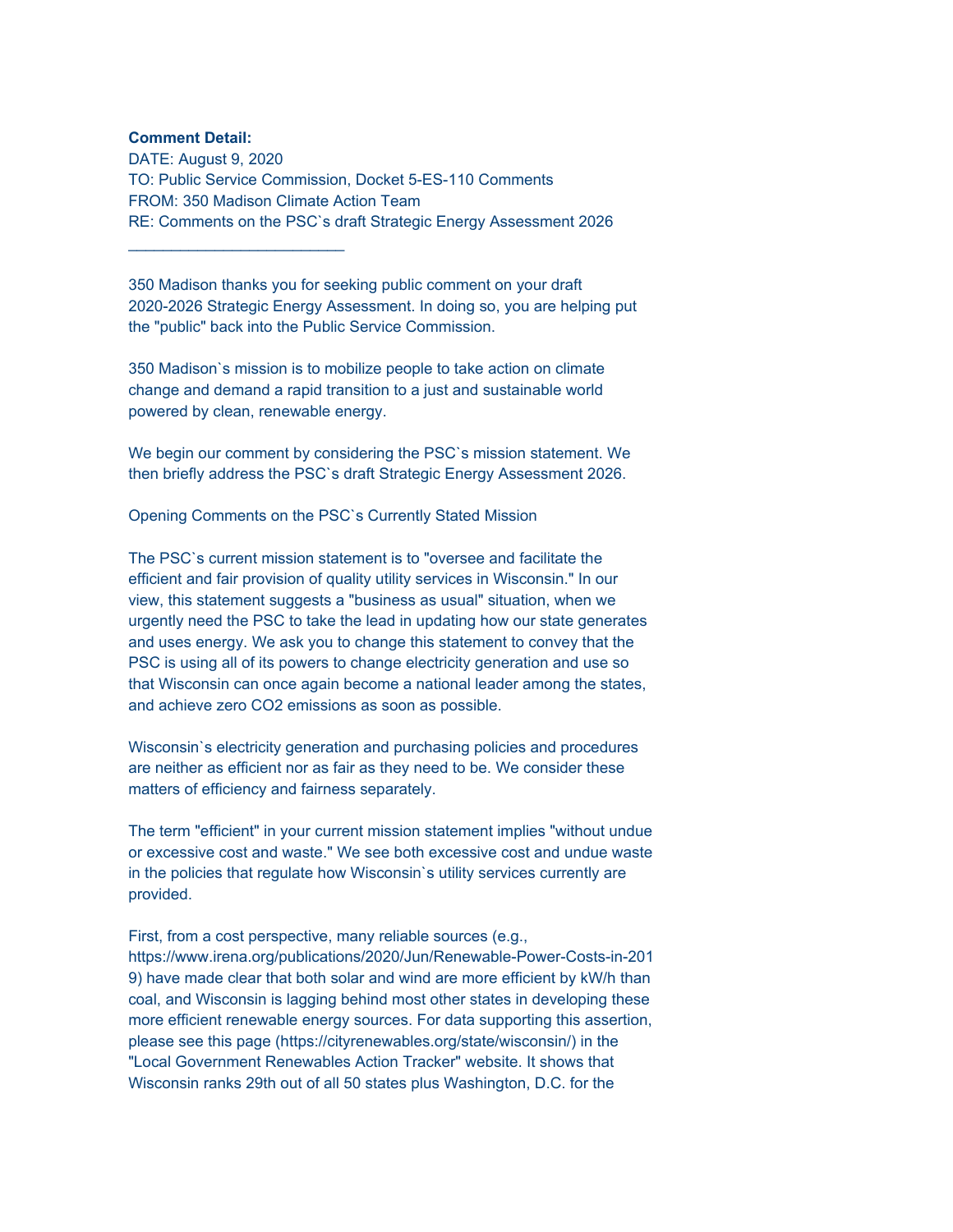percent of electricity sourced from renewables. (For example, Iowa ranks 1st, Minnesota ranks 7th, Illinois ranks 21st.)

Second, since we have no coal mines in the State of Wisconsin, all the coal that constitutes about 60% of our energy is shipped at additional expense into the state. This is an additional source of inefficiency and it also means we are not energy independent.

Third, Wisconsin`s current energy conservation policies fail to meet today`s standards for efficiency, which means they are unnecessarily wasteful. We learned from Slipstream`s 08/05/2020 presentation to the Governor`s Task Force on Climate Change's Energy, Housing and Infrastructure Subcommittee that Wisconsin`s International Energy Conservation Code (IECC) is seriously outdated. According to follow-up provided by the Slipstream researcher:

"IECC 2015 is roughly equal to ASHRAE 90.1-2013. Wisconsin`s commercial code is currently IECC 2015 plus amendments, which is similar to 90.1-2013 with amendments. [Regarding] those amendments, lobbyists in WI tend to add weakening amendments, so WI code is actually somewhat worse than 90.1-2013. The National Labs run some models [to decide] whether WI code is closer to the 2013 or the 2010 version. They`ve apparently decided 2010 for this version."

We now turn to the phrase "fair provision" in your statement. Fair provision implies that the PSC is doing all within its power to ensure that our citizens are not breathing harmful toxins and are able to make money-saving choices about how they purchase electricity and other sources of energy. However, citizens, especially those who live near coal plants, are breathing harmful toxins. And almost all of us must purchase our energy from privately owned energy monopolies. Moreover, our coal-fired plants continue to emit huge amounts of climate-warming CO2, which is not fair to our children, grandchildren, and great-grandchildren. So in these respects, our state`s current electricity policies are not fair.

Wisconsin citizens of all political persuasions need a PSC that is driven to immediately implement cutting-edge energy generation and that rapidly adopts strategies that minimize GHG emissions (through increasing efficiency and the use of renewables) while maximizing economic justice for all our citizens. We therefore ask the PSC to develop and enact policies and strategies that decarbonize the provision of electricity in our state, and that provide citizens choice in how they purchase and use electricity.

Comments on the PSC`s Draft SEA